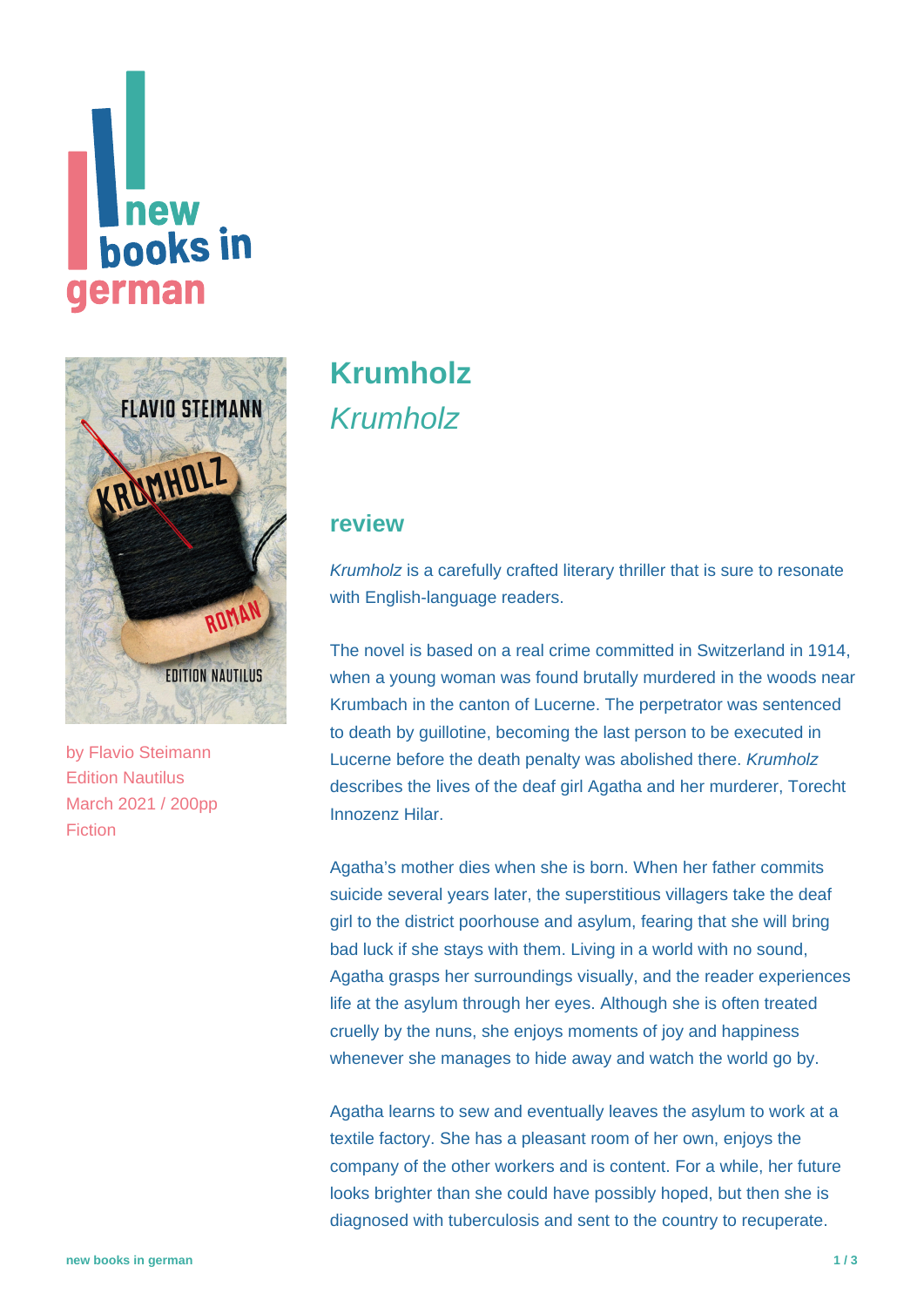Every day, she goes to sit in the woods, taking her embroidery with her for something to do. Then one day she fails to return.

When Agatha's mutilated body is found, the focus of the story moves to her murderer. Torecht is found hiding in the woods and taken to prison. Alone in his cell, awaiting trial, he recalls the neglect, abuse and shocking cruelty that drove him to crime at an early age. He also remembers times when his life seemed to be taking a turn for the better and he'd hoped to put his criminal life behind him. His musings and imaginings are supplemented by medical reports, witness statements and accounts of encounters with his guard, establishing a comprehensive picture of how he has reached this position. Despite the understanding the novel demonstrates for his predicament, there is no doubt that he will be sentenced to death.

Favio Steimann's powerful prose, studded with vivid imagery and a treasure trove of poetic language, explores a dark episode of recent Swiss history as well as the prospect of brighter times to come.

<https://edition-nautilus.de/programm/krumholz/>

'I love the sheer vivacity of Flavio Steimann's writing. He has created a whole landscape of rhythm and tone to evoke the sense of time and place in this story. He's also added a string of words that are no longer in common usage that would be a fantastic challenge to translate.'

Helen MacCormac, literary translator

#### **about the author**



**Flavio Steimann**, born in 1945, has been writing since 1966. He has published novels, short stories and plays. His prizes and awards include the City and Canton of Lucern Sponsorship and Swiss Schiller Prize. His novel Bajass was published in 2014 and premiered as a version for the theatre in Lucerne in 2020; it was published in French by Agone.